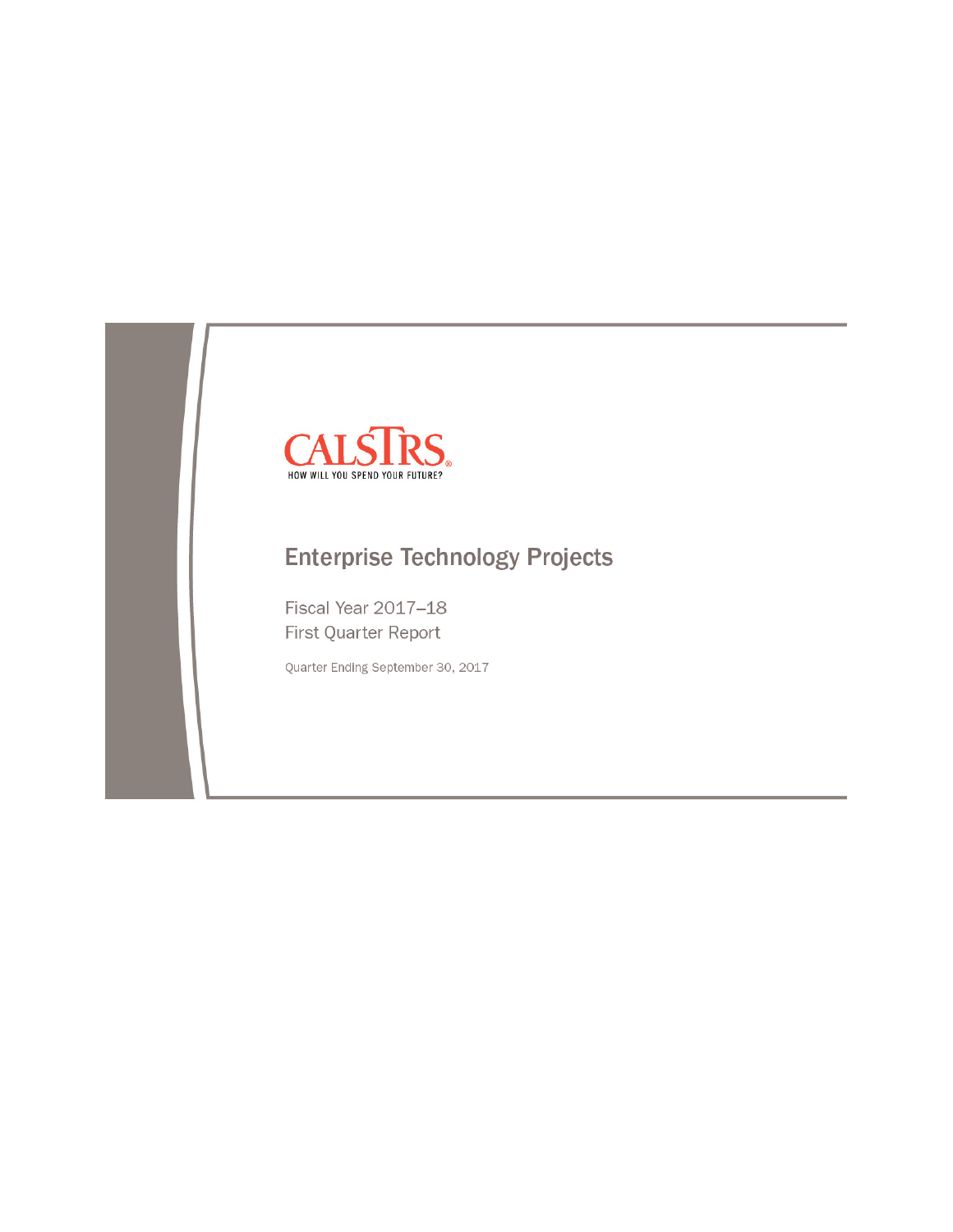## **Enterprise Projects** Fiscal Year 2017/2018– First Quarter

The Enterprise Program Investment Council (EPIC) is responsible for governance of all enterprise projects which includes prioritization, resource allocation, and oversight of the \$18.5 million annual EPIC projects budget. An additional \$16.7 million of remaining available budget from fiscal year 2016/2017 is available for use during fiscal year 2017/2018. As part of the Governor's 2017-18 Budget, an additional \$27 million was allocated specifically for the Pension Solution Project. See Appendix A for detailed budget information by appropriation.

The Project Management Office (PMO) monitors and reports on the EPIC projects' budget and enterprise projects monthly to EPIC and quarterly to the Teachers' Retirement Board.

## **Enterprise Program Investment Council Members**

**Jack Ehnes** Chief Executive Officer

**Robin Madsen** Chief Financial Officer

**Grant Boyken** Public Affairs Executive Officer

**Andrew Roth** Benefits and Services Executive Officer

**Cassandra Lichnock** Chief Operating Officer

**Lisa Blatnick** Chief of Administrative Services

> **Ashish Jain** Chief Technology Officer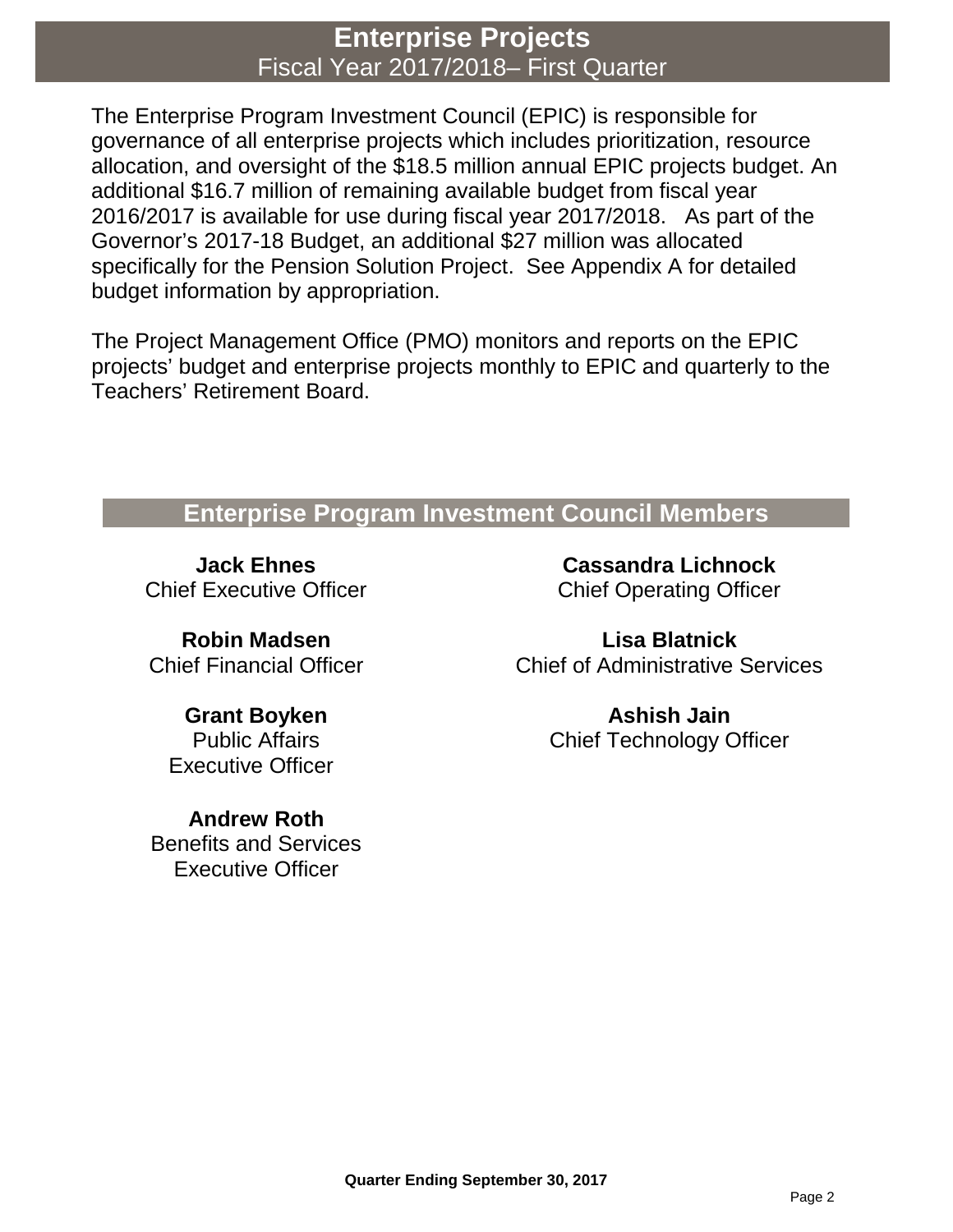## **Major Enterprise Projects Fiscal Year 2017/2018 –First Quarter**

| <b>Project Name</b>       | <b>Duration</b>     | <b>Project</b><br><b>Total</b> | <b>Total</b><br>Expended <sup>2</sup> | <b>Schedule</b> | <b>Budget</b> |
|---------------------------|---------------------|--------------------------------|---------------------------------------|-----------------|---------------|
| <b>Major Projects</b>     |                     |                                |                                       |                 |               |
| <b>Data Preparation</b>   | Nov 2011 - Jun 2020 | \$25,981,894                   | \$12,774,797                          |                 |               |
| <b>Pension Solution</b>   | Jul 2014 - Feb 2021 | $$251,800,000^3$               | \$79,412,539                          |                 |               |
| <b>Space Optimization</b> | Nov 2015 – Sep 2017 | \$2,001,605                    | \$1,927,755                           |                 |               |

| Schedule & Budget Indicators: ● Acceptable <mark>□</mark> Warning   ◆ Critical   ◆ Complete   ◆ Cancelled   E Not Started |
|---------------------------------------------------------------------------------------------------------------------------|
|---------------------------------------------------------------------------------------------------------------------------|

<sup>&</sup>lt;sup>1</sup> Project Total – Amount represents the sum of the projects' prior years' actual expended and remaining encumbrance amounts, and current and future years budgeted amounts.

<sup>&</sup>lt;sup>2</sup> Total Expended – Amount represents the total expended amount captured in our financial systems for each project.<br><sup>3</sup> Bension Solution – Benresents the total beard approved budget beginning, luly 2014.

 $3$ Pension Solution – Represents the total board approved budget beginning July 2014.

Pension Solution – Critical warning status due to testing and planned implementation activities delays.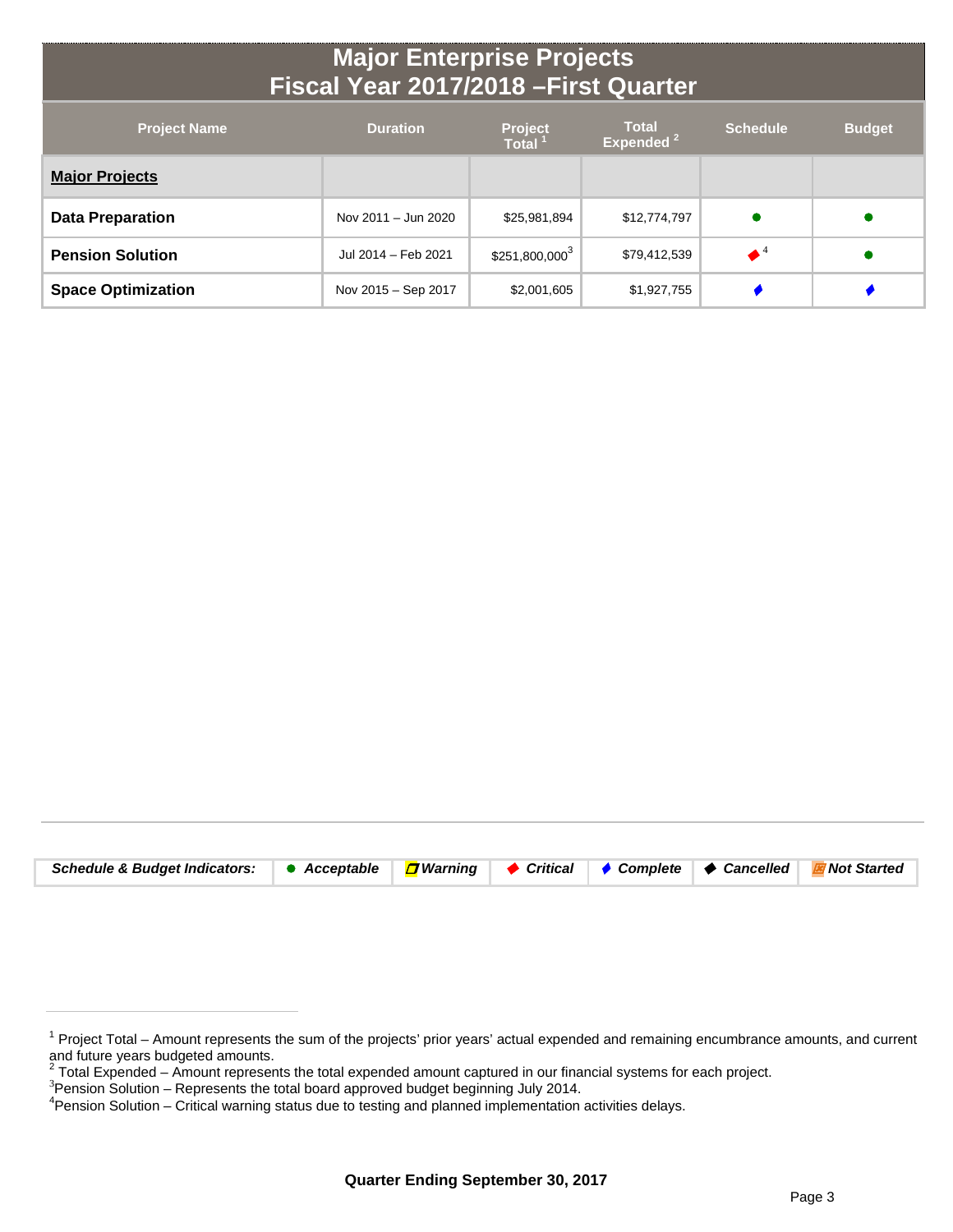#### Project Name Purpose Accomplishments **Data Preparation**  The Data Preparation project is in the second phase of data cleansing to include data clean-up and preparation for conversion to a new pension solution. **Total Project Budget \$26 Million Period Ending September 30, 2017: • Onboarded new Project Manager and Business Analyst.** ■ Received Enterprise Program Investment Council (EPIC) approval for schedule, budget, scope and resource increase for data cleansing related to Pension Solution Functional Rollout 2 and support of conversion data issues as identified by Pension Solution. **Completed analysis of the reverted account population.** ■ Completed phase 1 of populations 1 and 4 of the Member Lifecycle issue in partnership with Technology Services. Continued requirements identification for complex data issues including Calculated versus Reported; Benefit Continuity; and Termination Out of Balance. Continued to align Data Preparation activities with the Pension Solution's Functional Rollout Plan. Adopted remaining populations of Member Lifecycle in scope of work. **Planned Deliverables by December 31, 2017: IMPLEMENTE 1 Implement Phase 1 of Archive Flag complex issue related to Pension** Solution Functional Rollout 1. **Implement Multiple Subsequent Year Adjustments complex issue related** to Pension Solution Functional Rollout 2. Continue requirements identification and commence development for complex data issues including Calculated versus Reported; Benefit Continuity; Termination Out of Balance; and Member Lifecycle. Continue to align Data Preparation activities with the Pension Solution's Functional Rollout Plan. ■ Release Request for Offer solicitation document to obtain additional developer and tester resources. **51% 49%** Expended Remaining



#### **Major Fiscal Year 2017/2018 Milestones**

### **Project Schedule Status Timeline**

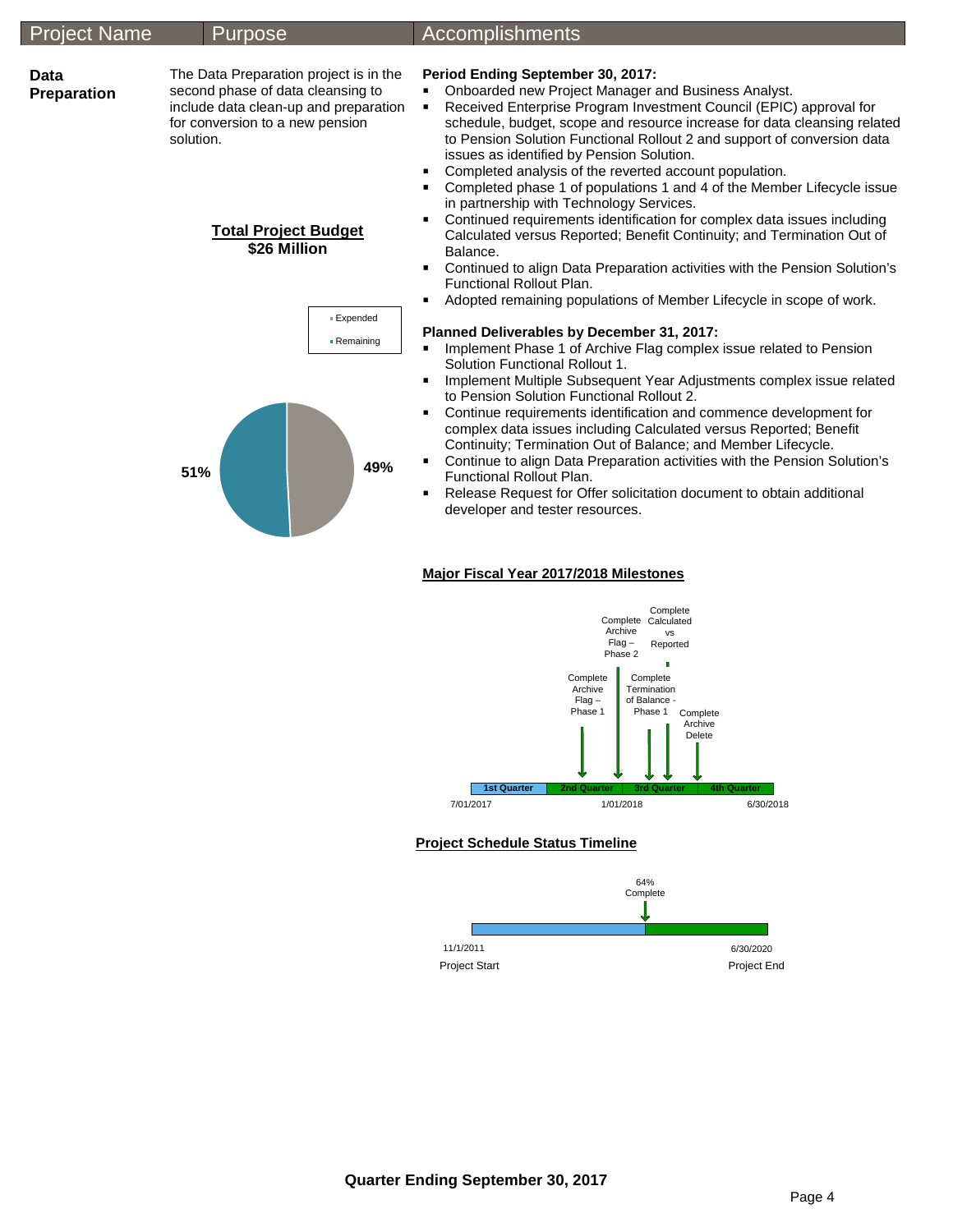**68%**

### Project Name Purpose Accomplishments

#### **Pension Solution**

The Pension Solution project will replace our existing pension administration system in order to strengthen automated internal controls and bring consistent and sustainable business processes for member data.

### **Total Project Budget \$251.8 Million**

**32%**

Expended ■ Remaining



- Continued data conversion activities and performed mock conversions.
- Continued planning for user acceptance test (UAT) activities.
- **Continued development of Business Transformation Plan.**
- **Continued updating Functional Rollout 1 Change Impact Inventory.**
- **Continued development of Employer Training Plan.**
- Continued Contractor Acceptance Testing for Functional Rollout 1.
- **E** Continued Joint Application Development (JAD) sessions for Functional Rollout 2.
- Continued Coding and Unit Testing for Functional Rollout 2.
- Commenced Fit/Gap Analysis for Functional Rollout 2.

#### **Planned Deliverables by December 31, 2017:**

- Continue data conversion activities and perform mock conversions.
- Continue planning for user acceptance test (UAT) activities.
- **Finalize Business Transformation Plan.**<br>**E** Continue undating Functional Rollout 1
- Continue updating Functional Rollout 1 Change Impact Inventory.
- **Continue development of Employer Training Plan.**
- Continue Contractor Acceptance Testing for Functional Rollout 1.
- Continue Joint Application Development (JAD) sessions for Functional Rollout 2.
- Continue Coding and Unit Testing for Functional Rollout 2.
- Complete Fit/Gap Analysis for Functional Rollout 2.
- **Commence and complete Project Improvement Idea sessions.**

 **Schedule Warning**: Critical status due to delays in Contractor Acceptance Test activities not meeting the schedule baselined completion date and Functional Rollout 1 not meeting the planned baselined implementation date.

### **Major Fiscal Year 2017/2018 Milestones**



### **Project Schedule Status Timeline1**



<sup>1</sup> Pension Solution Status Timeline represents the project period beginning with the fiscal year 14/15 board approved budget. Preimplementation project activities date back 12/1/2010.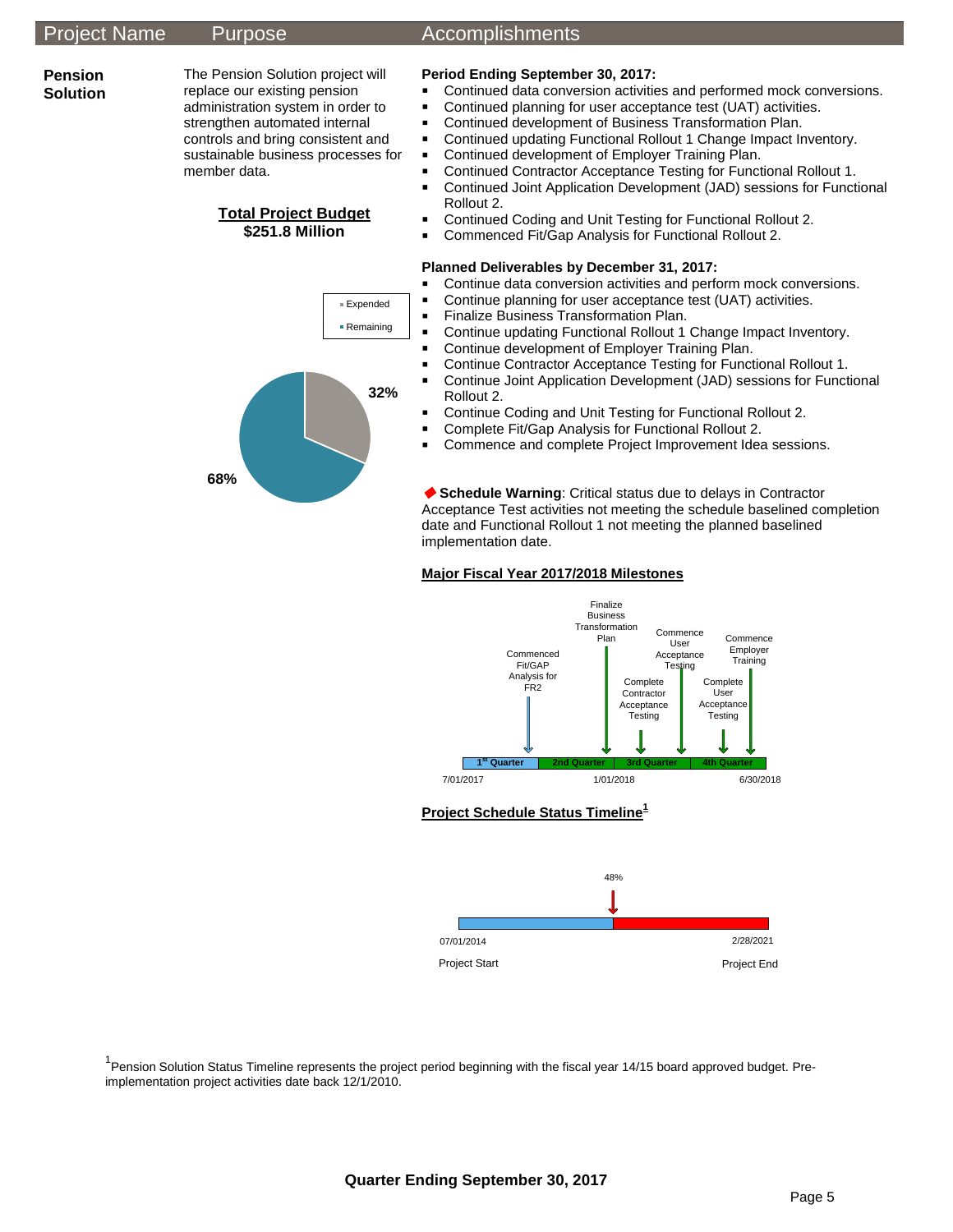## Project Name Purpose Accomplishments

## **Space**

**Optimization** 

7, 8, 10, 14, 15 and 16).

The Space Optimization project will optimize workspace throughout the building in order to provide growth for current business needs and the expected short-term growth. The current scope and schedule represents optimization activities on all remaining HQ floors (3, 4, 6,

**89%**

## **Period Ending September 30, 2017:**<br>**•** Completed all project activities with

- Completed all project activities within scope, schedule, and budget.
- Completed project close-out report.

#### **Planned Deliverables by December 31, 2017:**

None - Project complete.

### **Major Fiscal Year 2017/2018 Milestones**

Close-out



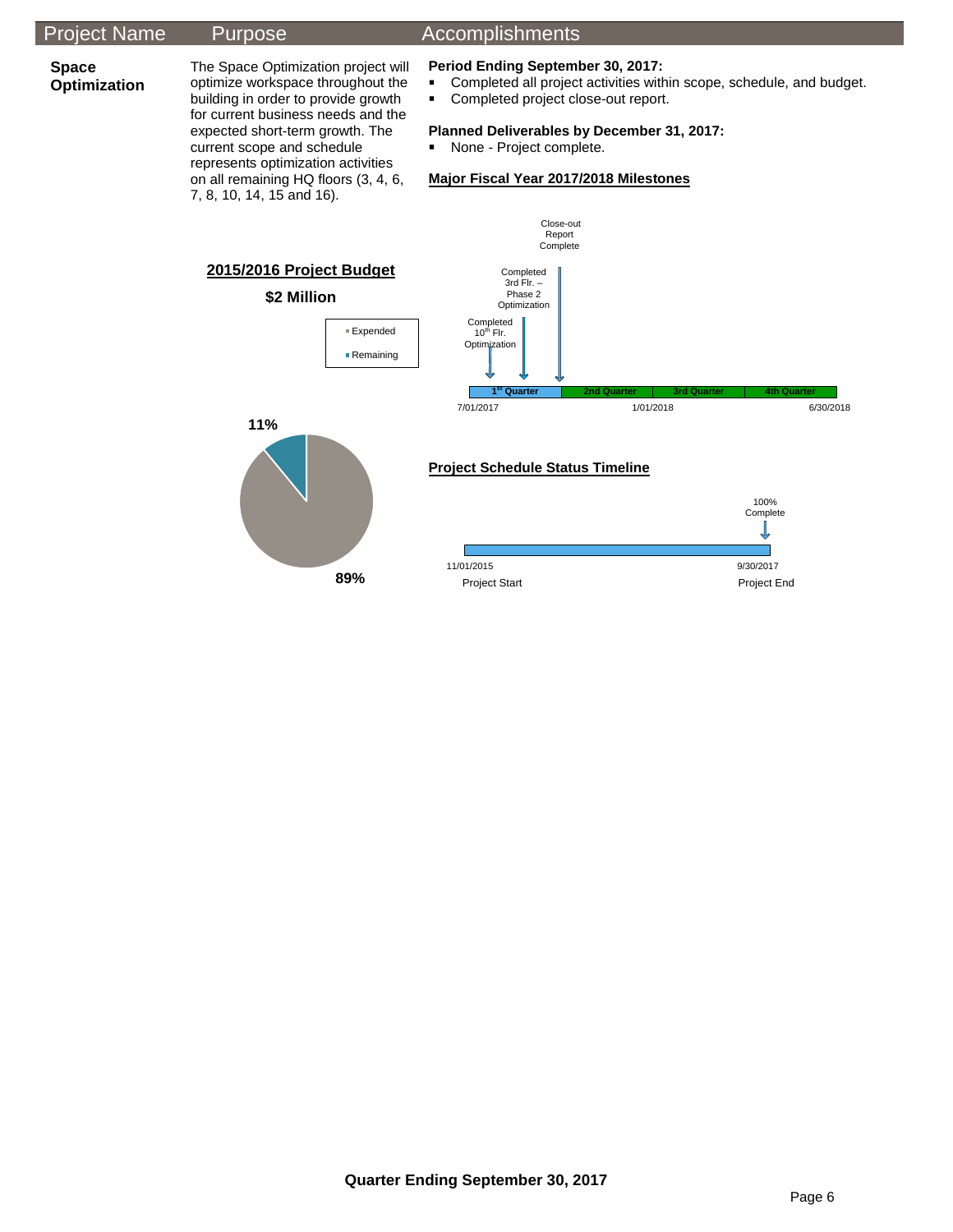## **Other Enterprise Projects- Under \$1 Million Fiscal Year 2017/2018 – First Quarter**

| <b>Other Projects</b>                                                                                                                                                                                                                                                                                                                                                                                                        | <b>Duration</b>               | Project<br><b>Total</b><br>Budget <sup>1</sup> | <b>Total</b><br>${\sf Expected}^2$ | <b>Schedule</b>    | <b>Budget</b> |
|------------------------------------------------------------------------------------------------------------------------------------------------------------------------------------------------------------------------------------------------------------------------------------------------------------------------------------------------------------------------------------------------------------------------------|-------------------------------|------------------------------------------------|------------------------------------|--------------------|---------------|
| <b>AB 1875 Special Needs Trust</b>                                                                                                                                                                                                                                                                                                                                                                                           |                               |                                                |                                    |                    |               |
| The Special Needs Trust project will ensure compliance with AB<br>1875, signed into law effective January 1, 2017, and allows<br>election of a Special Needs Trust as an option or annuity<br>beneficiary. This project is necessary to ensure the development<br>of accurate and consistent business practices to process AB<br>1875 cases.                                                                                 | May 2017 -<br>Sep 2017        | $$0^{\degree}$                                 | \$0                                |                    |               |
| <b>Contact Center Migration Project</b>                                                                                                                                                                                                                                                                                                                                                                                      |                               |                                                |                                    |                    |               |
| The Contact Center Migration project will migrate from the<br>existing Contact Center solution to the new cloud platform with<br>'like for similar' functionality and processes.                                                                                                                                                                                                                                             | Jun 2017 –<br><b>Jul 2018</b> | \$200,000                                      | \$26,246                           |                    |               |
| <b>EIM Initiatives</b>                                                                                                                                                                                                                                                                                                                                                                                                       |                               |                                                |                                    |                    |               |
| The Enterprise Information Management (EIM) Initiatives project<br>will implement three initiatives in order to reach CalSTRS' goals<br>of having safe, secure, and trusted information. The initiatives<br>are: Mitigate information/data related operation and reputation<br>risk details; Contribute to CalSTRS employee productivity<br>through improved information management; and Mature<br>CalSTRS EIM capabilities. | Jan 2017-<br>Dec 2020         | \$732,675                                      | \$95,315                           |                    |               |
| <b>FI\$Cal R17 Changes</b>                                                                                                                                                                                                                                                                                                                                                                                                   |                               |                                                |                                    |                    |               |
| The FI\$Cal R17 Changes project will update file formats and file<br>transfer processes necessary to support the exchange of files<br>associated with the FI\$Cal project.                                                                                                                                                                                                                                                   | Dec $2016 -$<br>Sep 2018      | \$319,165                                      | \$209,707                          |                    |               |
| <b>GASB 74/75</b>                                                                                                                                                                                                                                                                                                                                                                                                            |                               |                                                |                                    |                    |               |
| The GASB 74/75 project will implement business functionality<br>and processes to comply with new GASB standards that require<br>our employers to book a proportionate share of our OPEB<br>liability (calculated by our external actuary) in their financial<br>statements. Our Medicare Premium Payment Program is<br>considered an OPEB plan and is impacted by these new<br>accounting standards.                         | Jan 2017 -<br>Jan 2018        | \$732,500                                      | \$227,157                          |                    |               |
| <b>IT Service Management System</b>                                                                                                                                                                                                                                                                                                                                                                                          |                               |                                                |                                    |                    |               |
| The IT Service Management (ITSM) System project will replace<br>the current, unsupported Service Desk system with a modern<br>and hosted ITSM solution.                                                                                                                                                                                                                                                                      | May 2016 -<br>Jan 2018        | \$475,000                                      | \$0                                | $\blacktriangle^3$ |               |
| <b>IT DR Gap Analysis and Risk Assessment</b>                                                                                                                                                                                                                                                                                                                                                                                |                               |                                                |                                    |                    |               |
| The product of the IT DR Gap Analysis and Risk Assessment<br>project will be a Gap Analysis, Risk Assessment, and a<br>Mitigation Plan for CalSTRS IT Disaster Recovery.                                                                                                                                                                                                                                                     | Nov 2016-<br>Jan 2018         | \$500,000                                      | \$358,776                          |                    |               |
| <b>LAUSD Systemic Sick Leave Correction</b>                                                                                                                                                                                                                                                                                                                                                                                  |                               |                                                |                                    |                    |               |
| The LAUSD Systemic Sick Leave Correction project will correct<br>the sick leave balances of LAUSD member accounts, as a result<br>of a systemic audit finding, and will ensure that the accurate<br>payment of benefits is documented in the members' account.                                                                                                                                                               | Aug $2017 -$<br>Jun 2018      | $$0^{\degree}$                                 | \$0                                |                    |               |
|                                                                                                                                                                                                                                                                                                                                                                                                                              |                               |                                                |                                    |                    |               |
| <b>Schedule &amp; Budget Indicators:</b><br><mark>□</mark> Warning<br>• Acceptable                                                                                                                                                                                                                                                                                                                                           | $\blacklozenge$ Critical      | ♦ Complete                                     | ♦ Cancelled                        |                    | Not Started   |

\* Projects utilize internal resources and operational program budgets.<br><sup>1</sup> Project Total Budget– Amount represents the sum of the projects' prior years' actual expended and remaining encumbrance amounts, and 2 Total Expended – Amount represents the total expended amount captured in our financial systems for each project.<br><sup>2</sup> Total Expended – Amount represents the total expended amount captured in our financial systems for each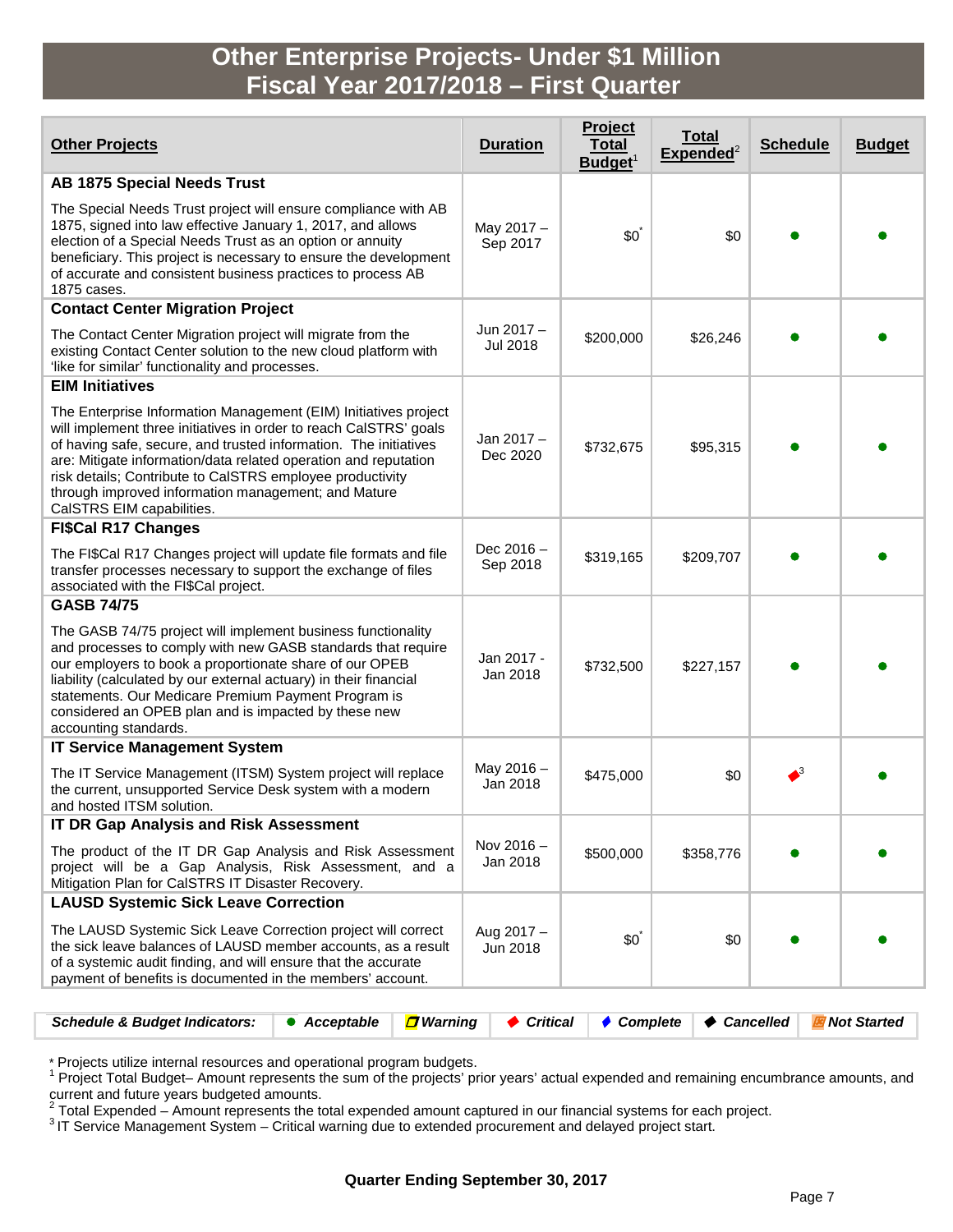## **Appendix A Technology Project Appropriations Report Fiscal Year 2017/2018 – First Quarter**

The Technology Project Appropriations Report provides information on the budgetary status of current technology appropriations and reappropriations. For Fiscal Year 2017/2018, the current technology appropriations and reappropriations available for encumbrance and expenditure include:

- Fiscal Year 2017-18 Technology Appropriation
- Three Technology Appropriations/Reappropriations from Fiscal Years 2014-15, 2015-16 and 2016-17
- Four Pension Solution Appropriations

| FY 2017-18 Technology Project Appropriation |                                  |            |    |           |    |                 |  |  |  |
|---------------------------------------------|----------------------------------|------------|----|-----------|----|-----------------|--|--|--|
| <b>Project Name</b>                         | <b>Budget</b><br><b>Consumed</b> |            |    |           |    | <b>Expended</b> |  |  |  |
| Remaining Available Budget                  | \$                               | 12,772,960 | \$ | ٠         | \$ |                 |  |  |  |
| <b>EIM Initiatives</b>                      | \$                               | 210,519    |    | 45.858    | \$ | 45,858          |  |  |  |
| <b>EPIC Funded Backfill</b>                 | \$                               | 100,000    | \$ | (242)     | \$ | (242)           |  |  |  |
| Data Preparation                            | \$                               | 1,625,081  | \$ | 431,514   | \$ | 429,908         |  |  |  |
| Independent Project Oversight               | ∍                                | 743,292    | \$ | 743,292   | \$ |                 |  |  |  |
| <b>Space Optimization</b>                   | \$                               | 92.997     | \$ | 65.024    | \$ | 65,024          |  |  |  |
| Multimodal Comm Upgrade                     | \$                               | 33,589     | \$ | 8,665     | \$ | 8,665           |  |  |  |
| <b>Pension Solution</b>                     | \$                               | 2,616,754  | \$ | 2,616,754 | \$ |                 |  |  |  |
| Pension Solution Staff Augmentation         | \$                               | 304,807    | ⊃  | 258,569   | \$ | 258,569         |  |  |  |
| <b>Grand Total</b>                          | \$                               | 18,500,000 |    | 4,169,434 | \$ | 807,782         |  |  |  |

| FY 2016-17 Technology Project Appropriation |               |            |    |                 |    |                 |  |
|---------------------------------------------|---------------|------------|----|-----------------|----|-----------------|--|
| <b>Project Name</b>                         | <b>Budget</b> |            |    | <b>Consumed</b> |    | <b>Expended</b> |  |
| Remaining Available Budget                  | \$            | 7,967,641  | \$ |                 | \$ |                 |  |
| <b>EIM Initiative</b>                       | \$            | 56,012     | \$ | 49,462          | \$ | 49,462          |  |
| <b>BusinessRenew Program Support</b>        | \$            | 8.010      | \$ | 8.010           | \$ | 8,010           |  |
| <b>Enterprise Business Transformation</b>   | \$            | 1,802,205  | \$ | 1,802,205       | \$ | 1,802,205       |  |
| Data Preparation                            | \$            | 2,024,904  | \$ | 1,462,193       | \$ | 1,462,091       |  |
| Independent Project Oversight               | \$            | 743,292    | \$ | 459,756         | \$ | 373,620         |  |
| <b>Space Optimization</b>                   | \$            | 109,705    | \$ | 98,691          | \$ | 98,691          |  |
| IT DR Gap Analysis and Risk Assessment      | Ś             | 500,000    | \$ | 358,776         | \$ | 358,776         |  |
| <b>Pension Solution Project</b>             | \$            | 4,377,352  | \$ | 4,377,352       | \$ | 4,377,352       |  |
| <b>Pension Solution Staff Augmentation</b>  | Ś             | 910,880    | \$ | 906,480         | \$ | 906,480         |  |
| <b>Grand Total</b>                          | Ś             | 18,500,000 | \$ | 9,522,924       | Ś  | 9,436,686       |  |

| FY 2016-17 Technology Project Reappropriation (originally from FY 2014-15) |   |           |  |           |    |           |  |  |  |  |
|----------------------------------------------------------------------------|---|-----------|--|-----------|----|-----------|--|--|--|--|
| <b>Budget</b><br><b>Consumed</b><br><b>Expended</b>                        |   |           |  |           |    |           |  |  |  |  |
| Remaining Available Budget                                                 | ሖ | 158,004   |  | -         |    |           |  |  |  |  |
| Data Preparation Project                                                   |   | 3,880,510 |  | 2,523,279 |    | 905,627   |  |  |  |  |
| FISCal R17                                                                 |   | 319,965   |  | 272.107   |    | 209,707   |  |  |  |  |
| IT Services Management System                                              |   | 475,000   |  | 385,715   |    |           |  |  |  |  |
| <b>Multimodal Communication Upgrade</b>                                    |   | 1,400,776 |  | 1,400,776 | \$ | 1,400,776 |  |  |  |  |
| Pension Solution Staff Augmentation                                        |   | 898,960   |  | 898,960   |    | 411,895   |  |  |  |  |
| <b>Grand Total</b>                                                         |   | 7,133,216 |  | 5,480,837 | Ś  | 2,928,005 |  |  |  |  |